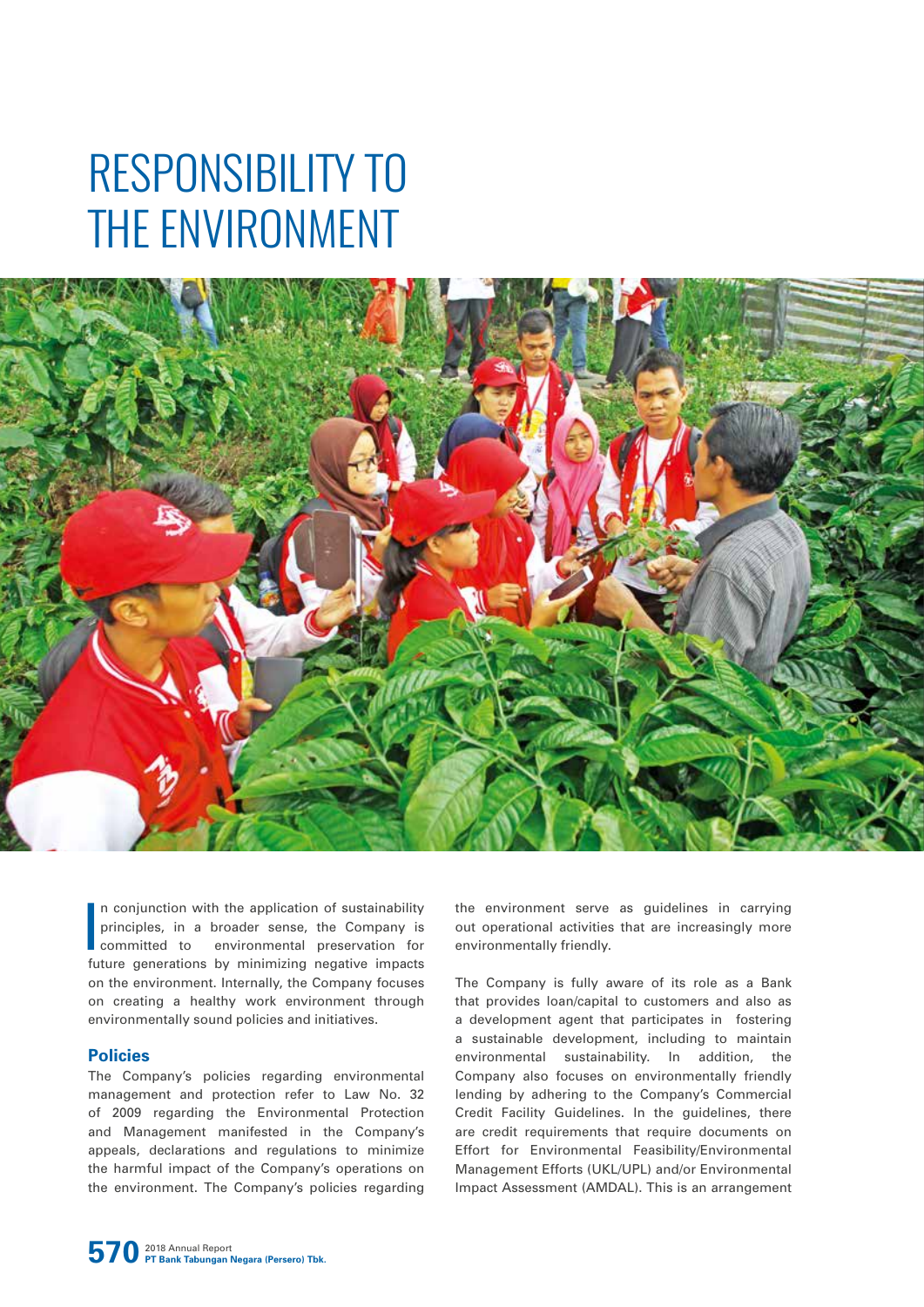

Highlights 2018 Management Report Company Profile Management Discussion and Analysis

#### Business Support Good Corporate Governan **Corporate Social Responsibility** Audited Financial Statements

of the implementation of the Bank's compliance with Law No. 32 of 2009 regarding Environmental Protection and Management. The Environmental Policy is a guideline for the Company in carrying out operational endeavors that are increasingly environmentally friendly.

# **Target Activities**

The Company's CSR program in the field of the environment is carried out as a form of the Company's participation towards sustainable finance. The Company has set the target of environmental management in accordance with the Bank's Business Plan (RBB) and in agreement with sustainable financial principles as stated in the Financial Services Authority Regulation No. 51/POJK.03/2017 regarding the Implementation of Sustainable Finance for Financial Service Institutions, Issuers and Public Companies.

In addition, other Company targets are managing and coordinating the Company's operational activities by implementing green banking, enforced by Bank Indonesia through environmentally friendly operations and lending strategies. In green banking, the Company deliberates the environmental aspects of providing loans to customers, where customers are required to submit an AMDAL feasibility study as one of the conditions for credit approval by the Company. This aims to build strategic synergies which in turn raises Company efficiency and effectiveness.

In other instances, the Company fulfills its commitments on environmental conservation at the head office by reducing electricity consumption and cutting down on emissions.

# **Activities and Quantitative Impacts**

Throughout 2018, the Company has implemented policies and achieved targets that has been set in the environmental management and preservation through various activities that have positive impacts, both held at the head office and in its business activities.

# **KARANGANYAR TOURISM VILLAGE AND VILLAGE ECONOMIC CENTER HOMESTAY FOSTERED BY BANK BTN**

Karanganyar Village consists of 4 hamlets totaling 700 households. One of the special skills possessed by the residents of Karanganyar Village is pottery production. This craft was handed down by their ancestors to the current generation. In the past, production of pottery was done with simple tools and the pottery produced was only limited to cooking utensils. Nowadays, the pottery produced varies, from cooking utensils to souvenirs. In the past, it was arguably reported that every household in the village pursued pottery. At present, there are only 85 villagers left in pottery crafting. Karanganyar village is famous for its good quality clay and earthenware production is the most popular livelihood for the residents to pursue.

At present, pottery crafting by some of the Karanganyar villagers is projected to improve the economy both individually and the village economy in general. To reinforce this, the Company collaborated with Karanganyar Village stakeholders to transform Karanganyar Village, as the Company Patronage, by building facilities and infrastructure for residents i.e. the Construction of the Karanganyar Village Economic Center (Balkondes Karanganyar). Aside from being a center to improve the economy, Balkondes is envisaged to ensure preservation of the traditional pottery production culture and make it a tourism icon in the vicinity of Borobudur Temple.

The presence of Balkondes has created a positive economic bearing on the economy of the of Karanganyar village, i.e. the development of skills for pottery craftsmen through coaching and training as well as increasing economic income for the people of Karanganyar Village.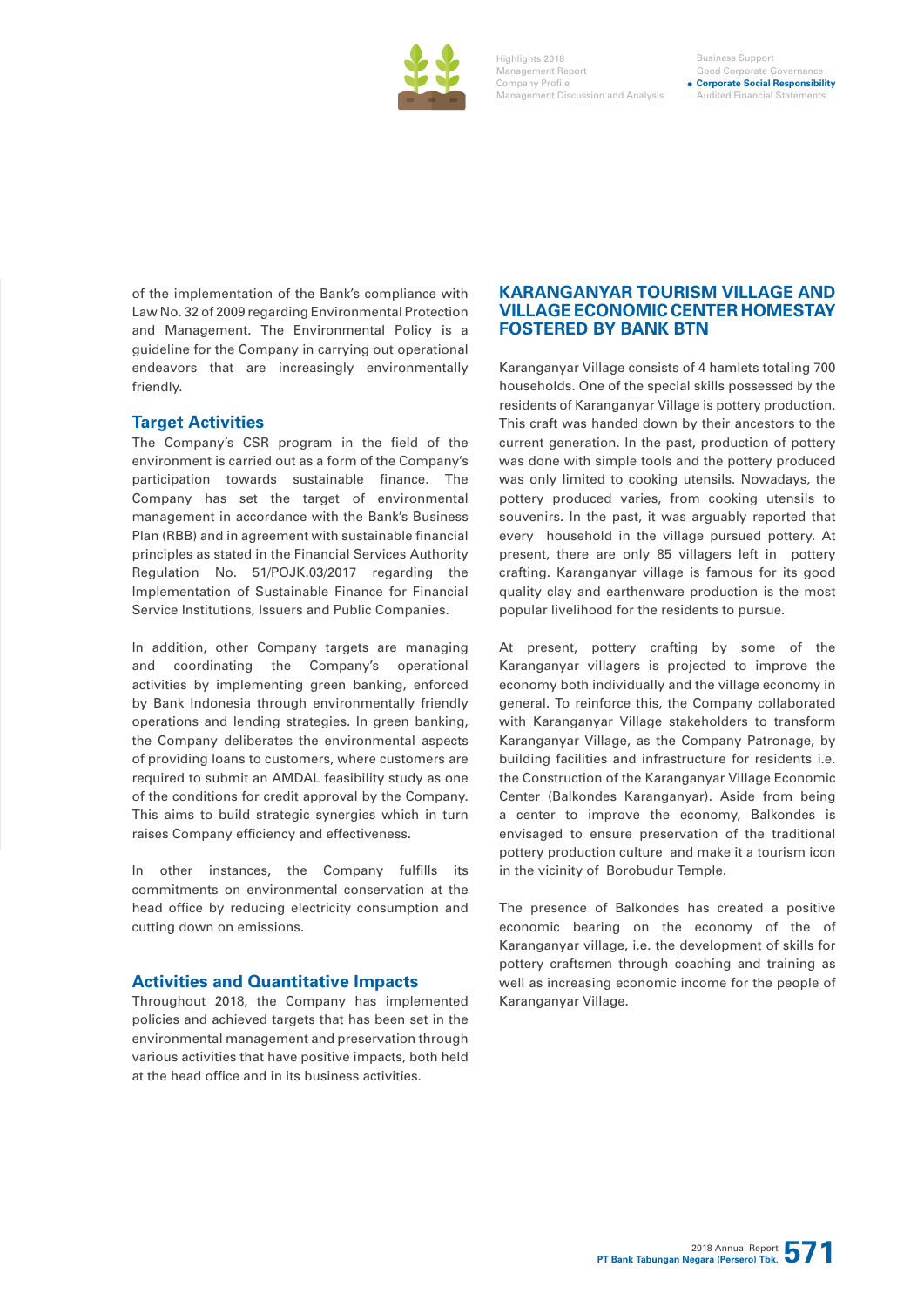## **"Turning clay into saleable, esthetic pottery in Balkondes Karanganyar"**

Balkondes Karanganyar is located not far from the Indonesian heritage Borobudur Temple tourism complex, recognized by UNESCO. It is an impressive nature tourism site with a blend of Mount Menoreh natural attractions with an inherent rural atmosphere and highly artistic pottery crafts. Balkondes Karanganyar is independently established under the name Pottery Academy, where local and foreign visitors can learn about the art of clay processing into high-value works of art.

The benefits of Balkondes Karanganyar for the community are as follow:

- 1. Village economy surges.
- 2. Educational tourism for the art of pottery.
- 3. Attraction for local and foreign tourists.
- 4. Tourist attractions of natural scenery and village tranquility.

# **Green Banking Application**

#### **Environmentally Friendly Financing**

In agreement with Bank Indonesia's green banking policies and participating in a sustainable finance, the Company consistently sets out rules and policies that enforces effective implementation of sustainable finance. This is realized through training to expand employee understanding of environmental analysis, conducted both in-house and externally. The training outcomes are then disseminated to the credit team to be applied in the credit approval procedures.

The Company has the initiative to instigate a green finance product (the Company's products that heed environmental, social, and governance aspects). One consistent endeavor is the provision of loans. The Company has enacted a policy related to environmentally friendly loans by not disbursing loans to customers who do not comply with the Environmental Impact Analysis (AMDAL). In which , even for customers who have included the results of the AMDAL, the Company will still check for validation.

# **Digital Banking for Paper Savings (Paperless)**

Through digital banking, the Company has reduced paper usage at branch offices by encouraging customers to make transactions via electronic channel services. In 2018, the number of electronic channel transactions rose to 14,436,252 compared to 1,222,057 transactions at teller counters.

From a business operational perspective, the Company saves on paper by means of iflow application, such as correspondence applications across divisions and/or branches that are structured in distribution. In addition to having advantages in distributing structured correspondence, this application has other benefits including swift mail distribution, delivered document and letter monitoring, as well as significantly reduces the need for printing.

In addition, the Company's commitment to save on paper is further intensified by reusing old or preused paper, streamlining telephone billing or directly utilizing information technology applications that support mobile, paperless, historical records, and parameterized applications, 2-sided printing, e-mails, and Smart Branch initiatives by not using deposit slips, and maximizing digitalization.

# **Energy Saving and Emission Reduction**

Throughout 2018, the Company enacted various initiatives to cut down on electricity use, assisting the Company in reducing greenhouse gas emissions. The initiatives include:

- 1. Dissemination of information to all employees regarding the importance of turning off lights and other electronic equipment after working hours;
- 2. Activating the BAS (Building Automation System) that can turn off and turn on lights automatically based lighting zoning;
- 3. Using solar power for water heaters;
- 4. Replacing coolant/room temperature regulator Freon synthetic refrigerant with more environmentally friendly refrigerants such as R-32, R134A and R410;
- 5. Replacing damaged cooling/temperature regulators or procuring a new AC unit of Inverter type;
- 6. Replacing conventional lamps with Light Emitting Diode (LED) lamps;
- 7. Using the Videotron LED system for advertising media;
- 8. Modernizing 10 elevators by upgrading their system control with the latest models that are more efficient in electricity consumption;
- 9. Reducing the frequency of face-to-face meetings and prioritizing meetings through teleconference. This can reduce the use of fuel oil (BBM) which is used for transportation of meeting participants;
- 10. Rejuvenating Company vehicles to be more environmentally friendly;

**572** 2018 Annual Report **PT Bank Tabungan Negara (Persero) Tbk.**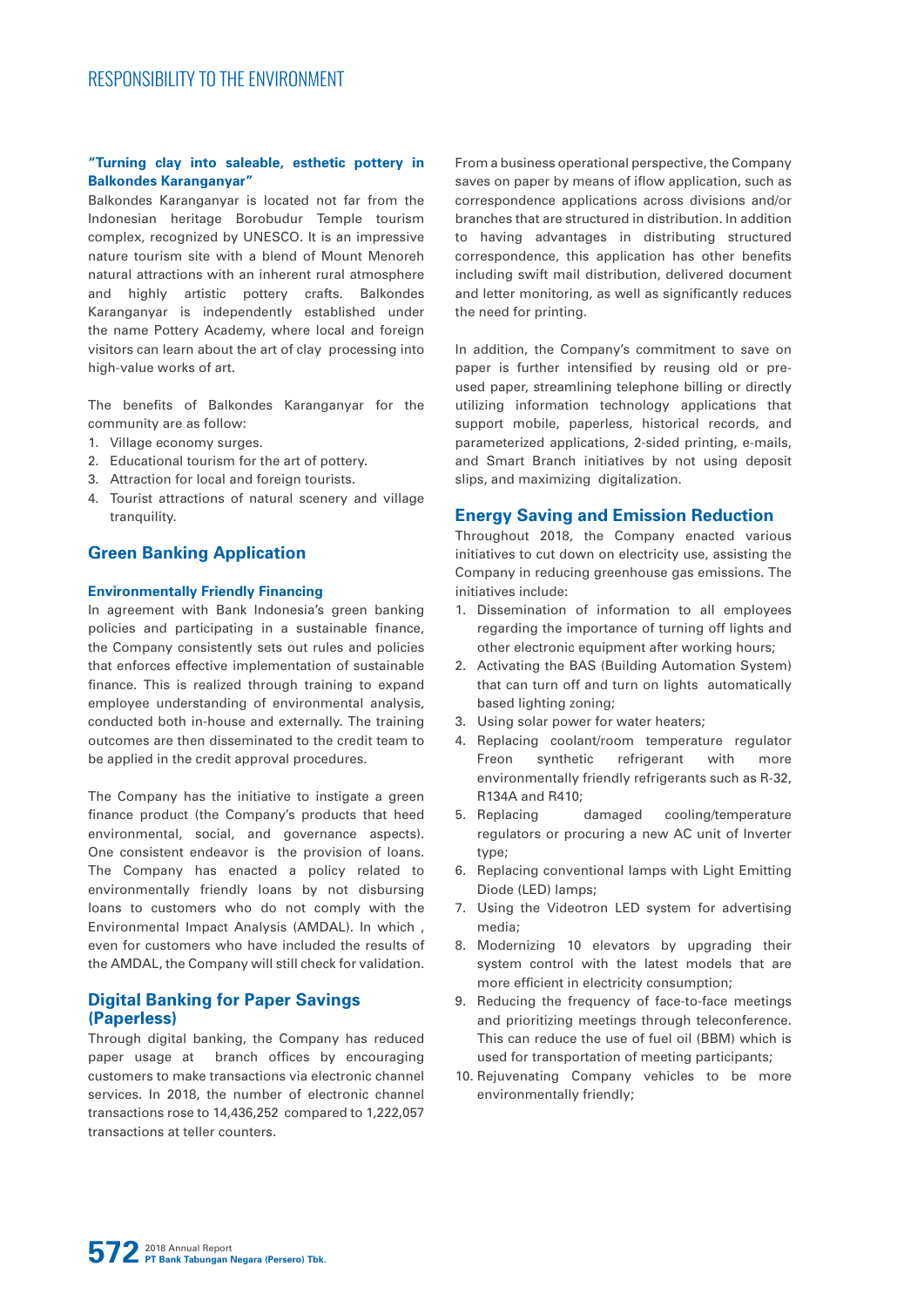

Business Support Good Corporate Governan **Corporate Social Responsibility** Audited Financial Sta

- 11. Advising employees to use public transportation to and from work. Obligating operational vehicles to use high-octane fuel that is more environmentally friendly in accordance with the policy of the Government of the Republic of Indonesia which requires state-owned operational vehicles to use non-subsidized fuel. Through memo number 1836/M/PGSD/GS/XI/2013 dated November 6, 2013, the Procurement and General Service Division delivered memos to Regional Offices, Branch Offices and Sharia Branch Offices regarding the prohibition on using RON 88 fuel oil (gasoline) for operational vehicles of the Company; and
- 12. Earth Hour 2018 Participation

The Company participated in saving electricity consumption on the last Saturday of the month for one hour during the Earth Hour event on March 24, 2018. This is a campaign to build an environmentally friendly culture and an effort to change lifestyles by reducing ecological footprint and greenhouse gas emissions for the sake of environmental preservation.

As a result of the austerity effort, in 2018, the Company's electricity consumption at Head Office was around 1,310,630 kWh. This amount is slightly lower compared to the previous year.

#### **Water usage**

The Company reduces water usage by consuming water as needed and encourages all employees to turn off water taps when not needed. Moreover, the Company also recycles water for various purposes, such as watering plants and routinely controls plumbing and faucets in an effort to avoid waste and water leakage.

The company prioritizes the use of municipal water as the main water source in accordance with the Regional Regulation concerning the use of ground water. The Company took the initiative to construct a waste water treatment plant with a capacity of 260 m<sup>3</sup>/day with current output reaching 220 m<sup>3</sup>/day in accord with the Wastewater Disposal Permit issued on July 19, 2018. The resulting wastewater is processed via STP (Sewage Treatment Plan) so that it does not harm the environment and has obtained a Waste Water Disposal Permit (IPAL) from the relevant establishment. All of the above are the Company's efforts to ensure efficient use of clean water, maintenance, and water disposal. Furthermore, the Company also regulates water bills for efficiency in the BTN Tower Building, with the balance of clean water usage as follows:



#### **SCHEME OF CLEAN WATER USE**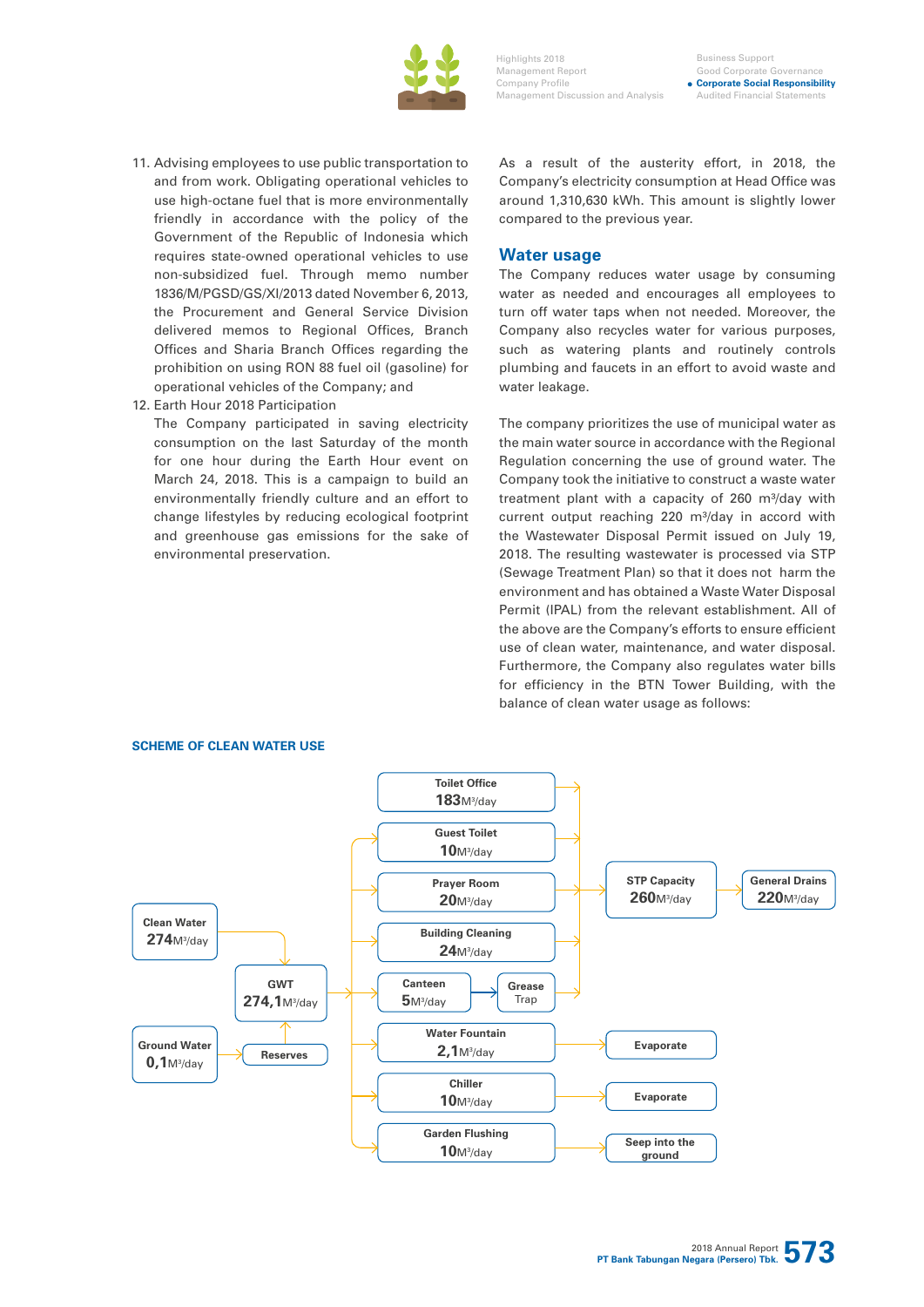# RESPONSIBILITY TO THE ENVIRONMENT

As a result, in 2018, the amount of Head Office water usage was 537 m3, up from 2017. This upsurge was due to the addition of man power and water reservoir draining. Despite this increase in water use, the Company remains committed to saving water, in particular at Head Office.

# **Tahun Ground Water SAP 02 (556) SAP 03 (628) M³ Rp M³ Rp** 2018 421 7,221,728 158 2,672,759 2017 40 676,647 131 2,258,145

### **Tabel of Ground Water**

#### **Table of Clean (PDAM) Water**

|              | <b>Clean (PDAM) Water</b> |                 |  |  |
|--------------|---------------------------|-----------------|--|--|
| <b>Tahun</b> | M <sup>3</sup>            | <b>Rp</b>       |  |  |
|              |                           |                 |  |  |
| 2018         | 97,859                    | 1,229,932,290.- |  |  |
| 2017         | 97,370                    | 1,224,171,380.- |  |  |
|              |                           |                 |  |  |

# **Waste Management**

Companies engaged in the banking industry produce waste in the form of plastic, paper and waste water. This waste is not categorized as Hazardous and Toxic Waste (B3) based on the provisions of the Ministry of Environment of the Republic of Indonesia. However, the Company processes waste water through a STP (Sewage Treatment Plan) which is managed in collaboration with third parties in accordance with environmental management standards so as not to endanger the environment. In addition, the Company has a hazardous waste storage (B3) facility on its premises with a capacity of 104.5 kg.

Throughout 2018, the Company routinely monitored waste water at the Head Office every three months. With this monitoring system, the Company can make certain that the discarded water has met the quality standards in accordance with the Jakarta Capital City Governor's Regulation No. 122 of 2005 concerning the management of domestic wastewater in the Special Capital Region of Jakarta so as not to pollute the environment.